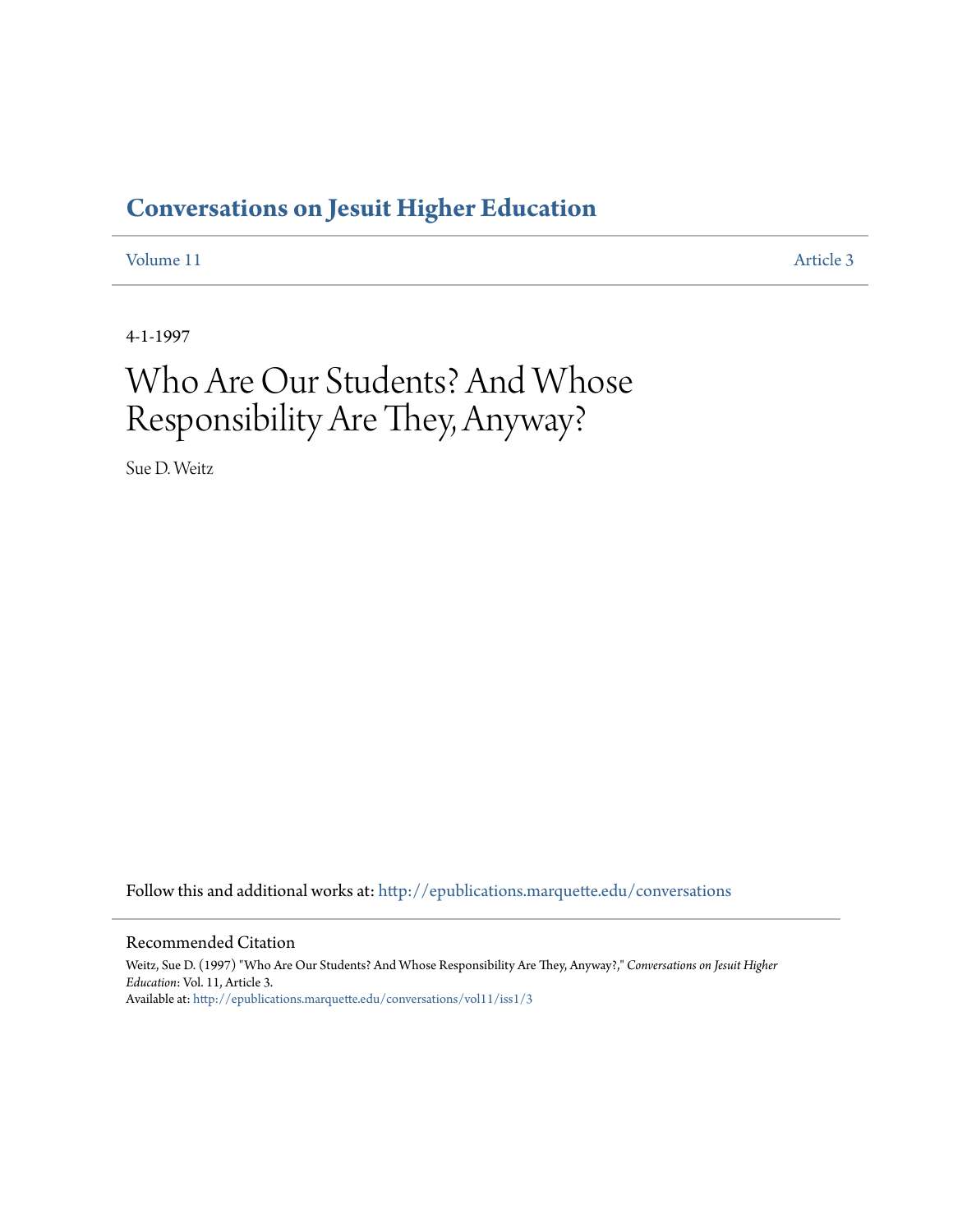# Who Are Our Students? And Whose Responsibility Are They, Anyway?

SUE WEITZ

## The Challenge

If we educate only our students' minds, we have not truly educated them.

-Fr. Bernard Coughlin, S.J.

If I've learned anything in more than twenty-five years working in the world of students, it is the wisdom of remarks such as the one I quote in my epigraph. Fr. Coughlin made this point during his tenure as president of my home institution, Gonzaga University; but the "we" in the quotation, of course, refers to all of us involved in Jesuit higher education. Taking such a view of education to heart means, among other things, that we resist a kind of thinking common throughout higher education. That way of thinking tells us to educate by compartmentalization, to break up the whole student into fragments, putting parts of him or her into the charge of the professor, and reserving other parts for the student life professional, the chaplain, the counselor, or the coach. Educating the whole person means that we say "no" to the kind of thinking that separates intellectual training from other aspects of a student's development, the kind of thinking that is exemplified in another of my "favorite" quotations, from a former president of the American Association of Higher Education:

> Whether or not a student drinks all night and sleeps all day is not the business of the collegiate institutions. Universities are not clinics or parents. They are institutions to provide intellectual training and skills. (cited by Dalton)

### *Getting the Big Picture*

The very structure of institutions of higher learning, unfortunately, tends to militate against our attempts to focus on the whole student. On my own campus, as

Sue Weitz is Vice President for Student Life at Gonzaga University, Spokane, Washington. She would like to thank Ronald Slepitza, Vice President of Student Life at Xavier University of Cincinnati, for his assistance with this article.

CONVERSATIONS / SPRING 1997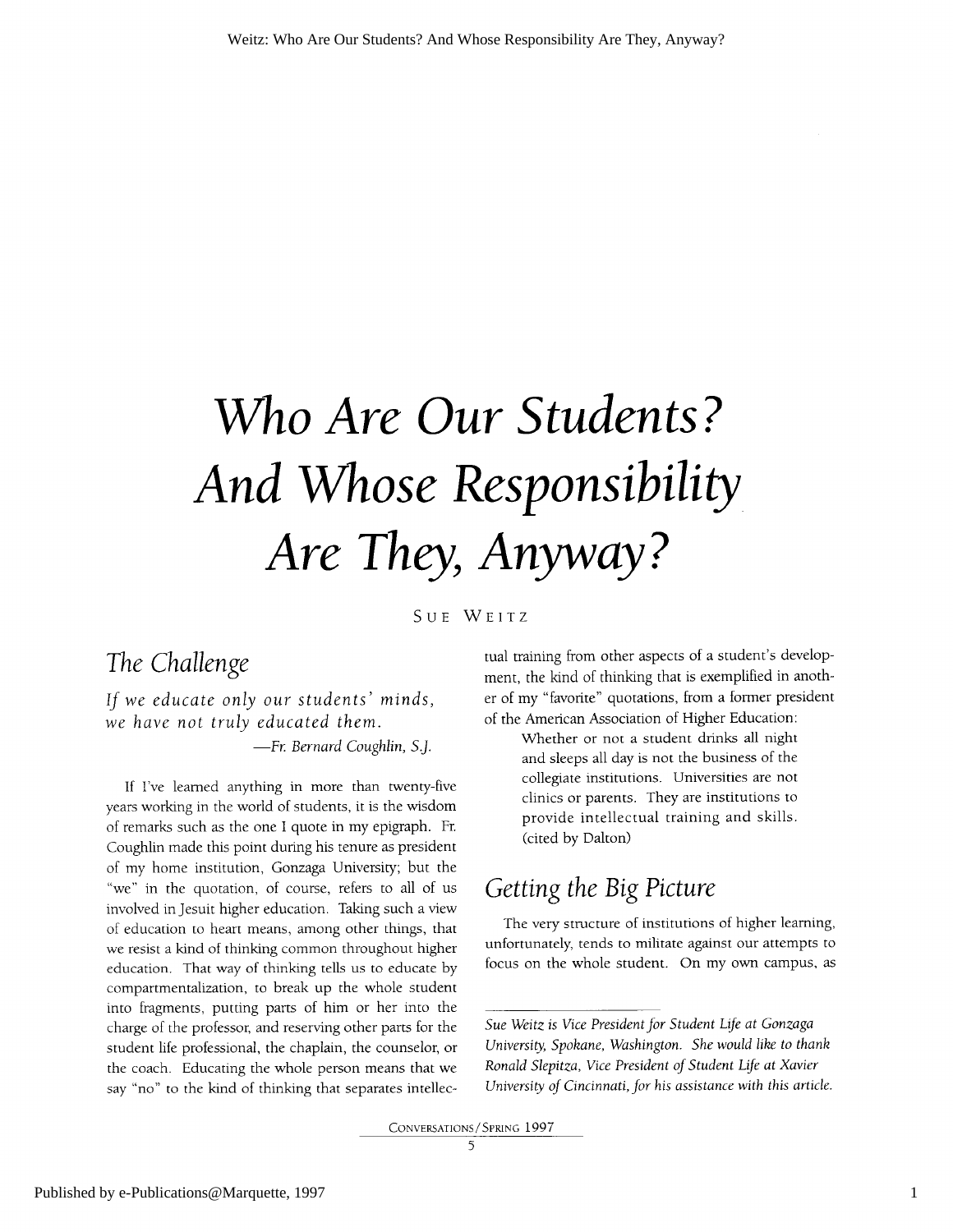we engage in an institutional strategic planning process designed to encourage collaborative discussion among all the University's divisions, I sense a pervasive attitude that academic affairs and student affairs are "sep-Such discussions frequently arate but equal." acknowledge the validity of the notion of educating the whole person espoused by St. Ignatius, but they rarely leap (or even attempt to leap) the conceptual chasm that separates those who are responsible for intellectual development from everyone else.

I am not pointing fingers here. Student affairs people can compartmentalize as well as anyone, and I am sure that many faculty members are as concerned as I am with the institutional tendency to define their role in the student's life as limited to classroom contact. My point is that our common inability to bridge our differences results in a fragmented experience for our students. We tell them that their knowledge is part of their larger character development, that they are learning to put their knowledge to work for others; but in practice we too often allow them-even encourage them—to be dis-integrated persons. One kind of person shows up in a Monday morning ethics class, another at a Thursday night party, and yet another at Mass on Sunday. An Ignatian view of education finds this intolerable, and challenges us to reach for the goal of whole person development through a close partnership among all members of this enterprise. Together, we must form a comprehensive picture of our desired impact on students, embrace our students' total educational process, and find collaborative ways to work toward common goals. Otherwise, we may produce students with the technical skills to become excellent engineers, business people, lawyers, or academics; but we run a high risk that they will not be equipped with the sense of moral obligation to themselves or others which distinguishes those who make lasting contributions from those who only partake in the feast.

## Jesuit College Students Today

I am convinced that the way out of our present confusion begins with an understanding of who our students are. How do their attitudes, expectations, and beliefs affect their ability to learn? How should these influence how we structure their education? One of the most important facts to know about students entering Jesuit institutions is that, while their demographic characteristics have remained relatively stable over many

years, there have been key changes in how they understand and approach learning, and what they expect from their education (Wernig, 1996). These differences present a serious challenge to all members of the Jesuit higher education community. In the five sections that follow, I outline what seem to me to be five key characteristics or tendencies of Jesuit college students today.

#### (1) GREAT EXPECTATIONS / POOR PREPARATION

Getting good high-school grades does not mean our entering students have spent more hours studying during their last year of high school. Quite the contrary, while almost half our entering freshmen in 1995 (48%) reported their average high-school grade-point average as "A," almost 60% routinely have spent fewer than six hours per week in out-of-class study (Wernig, 1996). Their understanding and expectation of what faculty will demand of them in terms of reading, note-taking, critical thinking, cogent argumentation, and eloquent expression of ideas is dramatically out of line with their practical experience in using these skills in high school. The entering freshman, that is, needs as much to learn how to study as to master what he or she is supposed to be studying.

For students to succeed, they must have a more realistic understanding of the university's demands and be given the opportunity to hone their study skills. Without "dumbing down" our courses, we must work together to find ways to provide those opportunities before the rude awakening of a failing grade forces our students to go looking for help. Both faculty and student affairs colleagues can work much more effectively than we have to date to impress upon students a realistic notion of the demands of intellectual life while giving them the wherewithal to respond to those demands.

#### (2) CAREER MINDEDNESS

Today, over 60% of our students have chosen their particular institution because "graduates get good jobs," compared to only 41% in 1988 (Wernig, 1995). In short, our students are much more concerned about the "return" they will receive from their "investment" than they were in the past. This cost/benefit ratio is a real concern for students at Jesuit institutions of higher education.

Ironically, employers have indicated that while students are being well prepared in their major fields of

 $\hat{G}$ 

CONVERSATIONS / SPRING 1997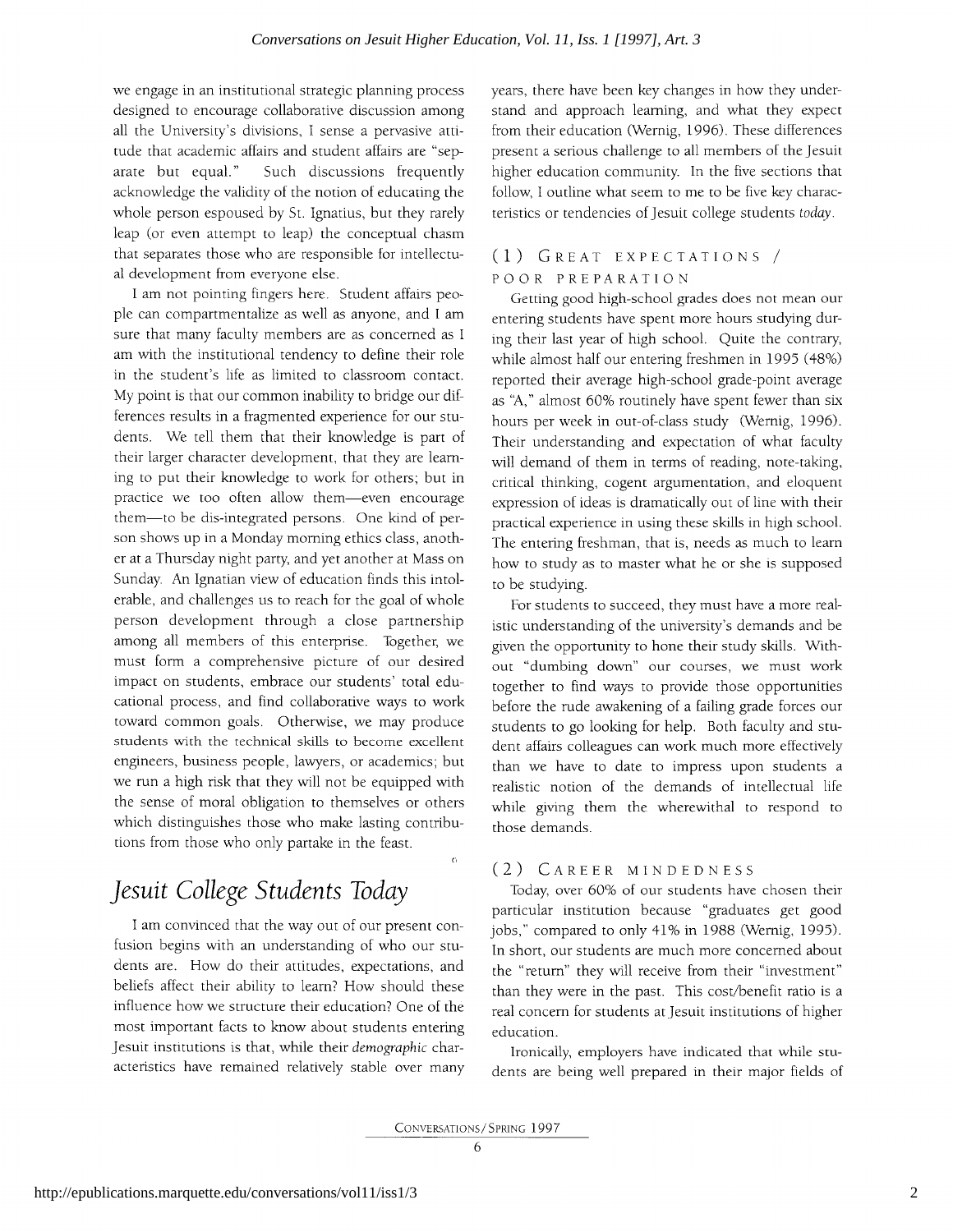ONE KIND OF PERSON SHOWS UP IN A MONDAY MORNING ETHICS CLASS, ANOTHER AT A THURSDAY NIGHT PARTY, AND YET ANOTHER AT MASS ON SUNDAY. AN IGNATIAN VIEW OF EDUCATION FINDS THIS INTOLERABLE.

study, many lack the practical competencies needed to be successful in the workplace, what Bruffee (1993) called "the craft of independence." These competencies include skills in communication, group processes, team work, decision making, and understanding workplace culture (Cappelli, 1992; Ewell, 1994; Frisz, 1984 as cited in Kuh et al., 1994). These are the very competencies which may be developed through a core curriculum that is well integrated with practical out-of-class experiences. At the heart of many of our institutions is such a broad core curriculum. The critical question is how well integrated this curriculum is with a student's out-of-class experiences. In a separate article, Kuh (1996) proposes that the most important attribute of success in the workplace of the future will be openness to new ideas and concepts and adaptability in the application of this new knowledge. He argues for a type of learner who is able to "construct" knowledge rather than merely absorb information.

This presents us with a challenge. The career mindedness of our students today may lead them to devalue the "core" courses and experiences necessary to develop the skills they need for the workplace of tomorrow. We must help students understand the importance of these skills and work to provide them with a setting in which they can integrate their experience of the core. Universities are being urged to create "seamless learning environments" where undergraduates' activities and experiences-courses and out-of-class activities both on and off campus-are intentionally arranged to be mutually supporting (Kuh, 1996). The research on the impact of college on a student's development clearly and unequivocally supports the notion that students change as whole, integrated persons as a result of engaging in a broad range of academic and nonacademic activities (Astin, 1993; Pascarella and Terenzini, 1991).

#### (3) MONEY WORRIES

Students are continuing to rely on financial aid, in general, and college grant money, in particular, to finance their education. More and more, they choose institutions on the basis of financial assistance packages. The pressures on institutions to increase grant money to attract students is obvious. In a four-year period there has been a 33% rise in the number of students indicating they would receive \$1500 or more in college grant money (43% in 1995 vs. 32% in 1991; see Wernig, 1996). Greater portions of university oper-

CONVERSATIONS / SPRING 1997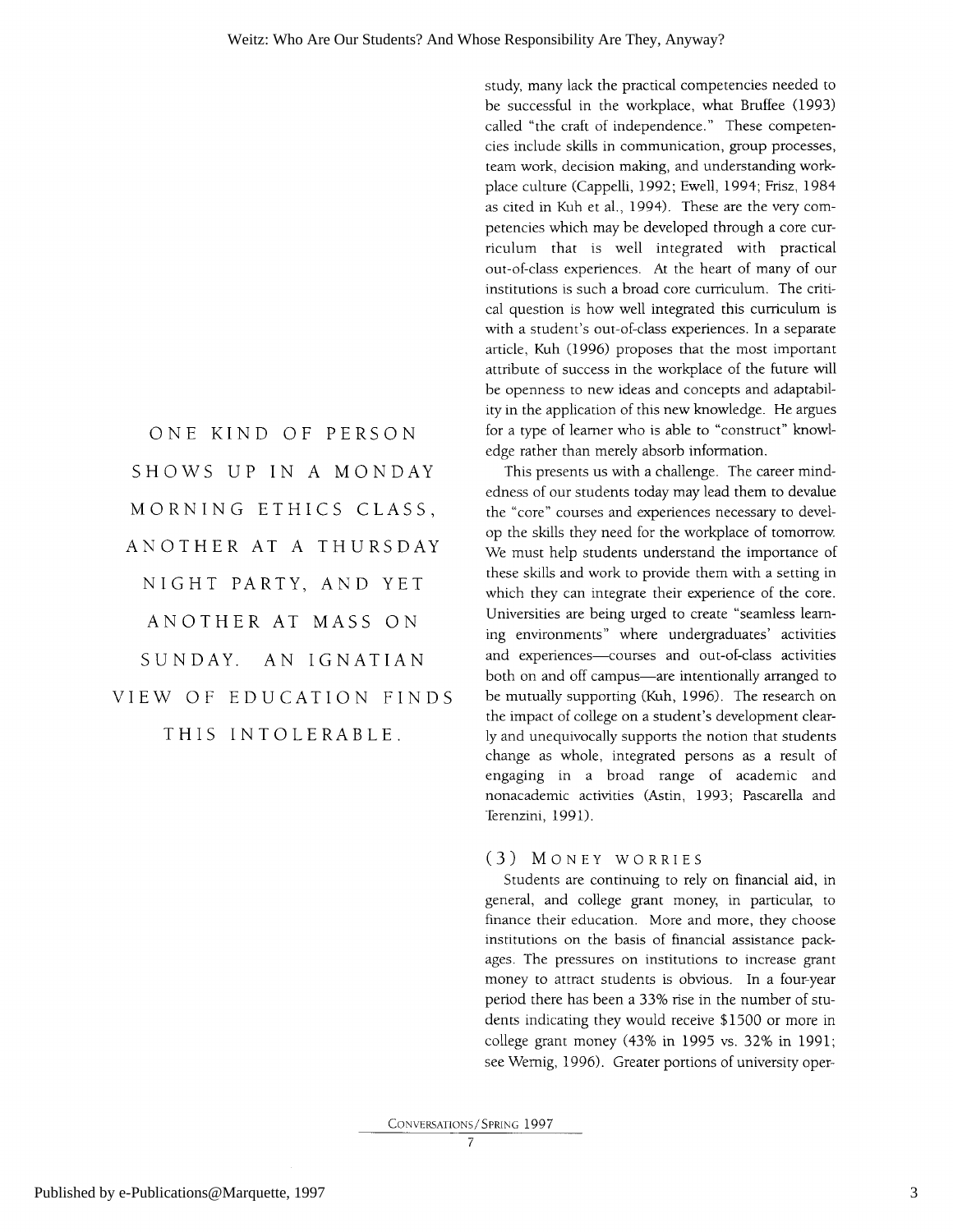ating budgets by necessity are being devoted to financial aid, leaving fewer dollars available for other necessary program enhancements. These trends also mean that students are under greater pressure to get good grades, since their financial aid is based on maintaining a high grade-point average. The stress for students caught in this scissors is enormous. For example, students at my own institution who are doing "B" work often feel they have to drop classes in order to raise their averages to the required 3.2 necessary for financial aid renewal.

In addition, more of our students must work to make ends meet. When this work is on-campus in areas that develop skills, contacts, and experiences relevant to their future aspirations, it can complement the student's education. Too often, however, the student resorts to off-campus employment that carries a higher hourly wage but less relevance to his or her education. Off-campus employment takes students away from the very involvements that can teach them the kinds of skills outlined in section (2), above (Astin, 1982; Ehrenberg and Sherman, 1987).

#### (4) PROBLEM DRINKING

The use of alcohol on college campuses has serious consequences for students individually, and for the environment in which non-drinking or moderately drinking students must live. While students have always socialized and while that socialization has often included drinking, the way students drink has changed.

Students today drink to get drunk. Binge drinkingdefined as having five or more drinks for men and four or more drinks for women in one sitting-is the leading substance-abuse problem in American college life (Harvard School of Public Health Study, 1995). While this drinking has a variety of serious adverse effects on students who binge-including unplanned sexual activity, damage to property, personal injury, trouble with police, and academic performance problems-it also affected adversely 87% of the non-binge drinkers who lived on campuses. Today's drinking students binge approximately three times a week. Alcohol is involved in more than 40% of all academic problems, and 28% of all drop-outs. Poor grades are also highly correlated with the use of alcohol (Center, 1994).

Such binge drinking inevitably affects the "student culture," the environment in which students study-or learn not to study, or are prevented from studying. This is of especially great concern for us in Jesuit institu-

BINGE DRINKING IS THE LEADING SUBSTANCE-ABUSE PROBLEM IN AMERICAN

COLLEGE LIFE.

CONVERSATIONS/SPRING 1997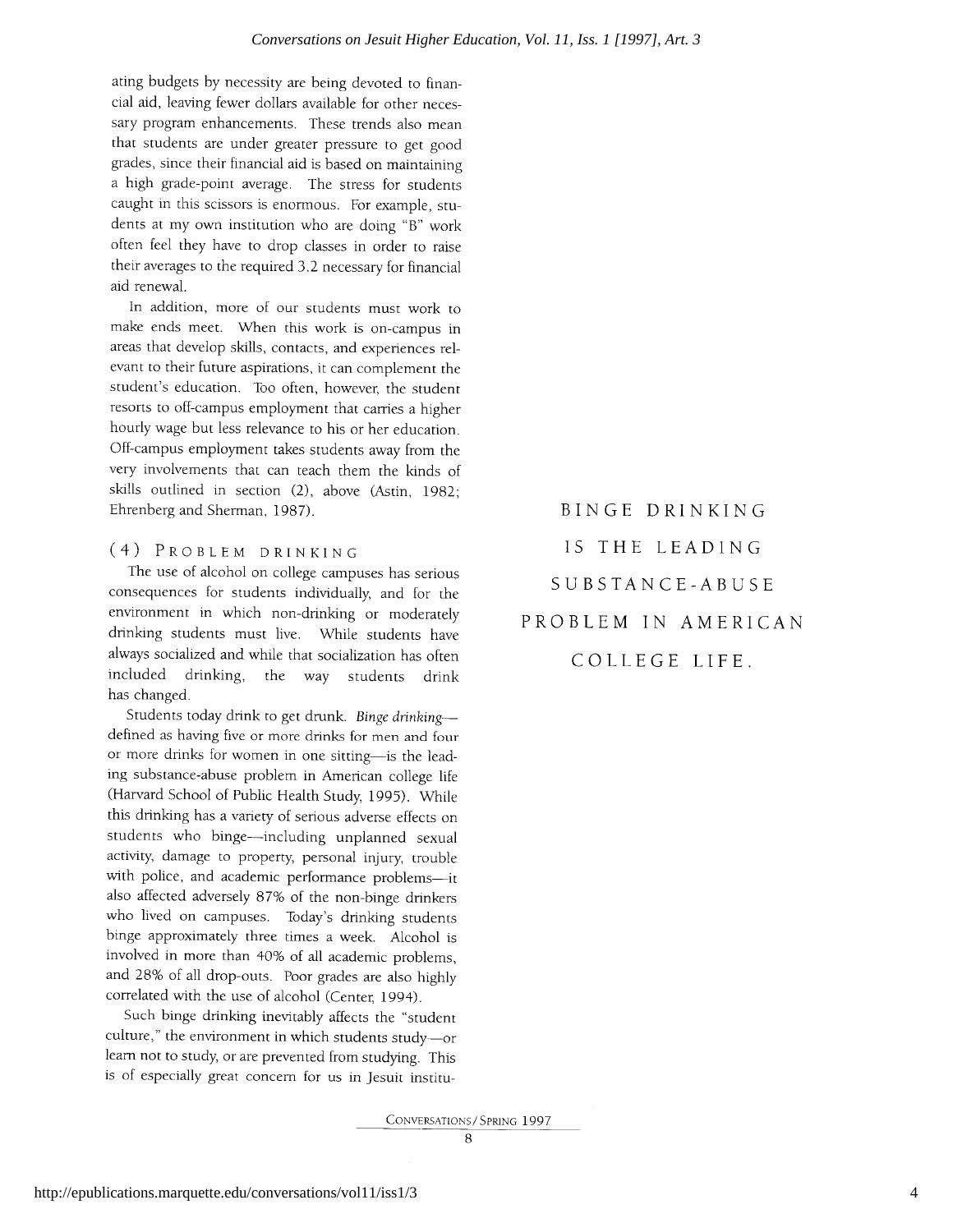tions, because studies have shown that our students are at an even higher risk of alcohol abuse and binge drinking than are students at other institutions. Students in private institutions binge drink more than those who attend public colleges and universities. Students in Jesuit universities are more likely to binge drink, drink more drinks per week, and experience negative consequences at a higher frequency than those who attend other four-year institutions. White, nineteen-year-old, Catholic, male students form the category most at risk of abusive drinking (Center on Addiction and Substance Abuse, 1994; and Wernig, 1990).

Again, this drinking is of concern not just because of the adverse impact alcohol has on those who abuse it, but also because of its effects on the entire campus community and especially on the non-drinker or moderate drinker whose studies suffer, who is subject to harassment or assault, or who feels alienated from the campus culture. Binge drinking is an issue whose impact on our campuses is so pervasive that we cannot relegate it to those responsible for managing the out-ofclass environment. The research on binge drinking indicates that colleges create or perpetuate their own drinking cultures through their selection of students, traditions, policies, and other practices (Harvard School of Public Health, 1995). If we are to combat the impact of binge drinking on Jesuit campuses, we must, as a campus community, work together to create a culture that does not reinforce the practice.

(5) MEN AND WOMEN FOR . . . ? Many students entering Jesuit education today have been fortunate enough to have experienced all the benefits society has to offer. At the same time, today's students have first-hand experience with the "dysfunctional family." They have been touched, either directly or through friends and acquaintances, by domestic violence, legal skirmishes, and economic disasters. They have available to them at least as many models of unhealthy as of healthy relationships with and among adults. They have been affected by child care and working parents, graphic violence in news and entertainment, experimentation with family structures, and increased use of medication such as anti-depressants. Their measuring stick for judging their own families reveals that many families fall short of the ideal. Contemporary scholarship has given them the language to identify the issues without providing the resources to deal with them.

Our students' attitudes on public issues sometimes

differ sharply from the official positions of the Catholic Church. For example, while our students are becoming more wary of casual sex (38% of 1995 freshman agree that "if two people really like each other, it's all right for them to have sex even if they've known each other for only a very short time" compared with 45% in 1991), they tend to adopt attitudes-both conservative and liberal-which differ from Jesuit and Church positions.

While first-year students entering our institutions continue to agree that "to help support others in difficulty" is an important goal (73%), their commitment to "promoting racial understanding" and "influencing social values" in relation to the extent of racial discrimination in the United States has weakened. More than half of entering freshman in 1992 reported that "promoting racial understanding" was an important life goal, compared with only 40.5% of 1995 freshman (Wernig, 1996). This downward trend, while paralleling a national trend, presents a special challenge to Jesuit colleges and universities, where social justice issues and leadership development are considered part of the institution's mission.

Our students are disenchanted with the political process and do not believe they have much influence in changing society. Declining percentages of first-year students report frequently discussing politics (22% in 1995, down from 31% in 1991), and keeping up to date with politics (42% in 1995, 54% in 1991). Even more striking, while 85% of the entering students in 1995 believed racial discrimination is a problem in the United States, only two in five, as noted above, felt they needed to take personal responsibility for doing something about it. Obviously, our ability to promote a concern for social justice is challenged by such attitudes among our students (Wernig, 1996).

On the other hand, our first-year students continue to report widespread participation in volunteer activities. Eighty-five percent (compared with 79% in 1991) performed volunteer work during their last year of high school, and 65% (compared with 60% in 1991) tutored other students in high school. Are these rates due primarily to the increasing tendency of high schools to require volunteer work, or are they impressive evidence of the "concern for others" Jesuit institutions promise to develop? If we believe the former to be true, how can we work to transform our students' understanding of what they do when they sign up to help? If the latter, how can we help them to develop the gift that they bring us?

Preparing students to assume greater leadership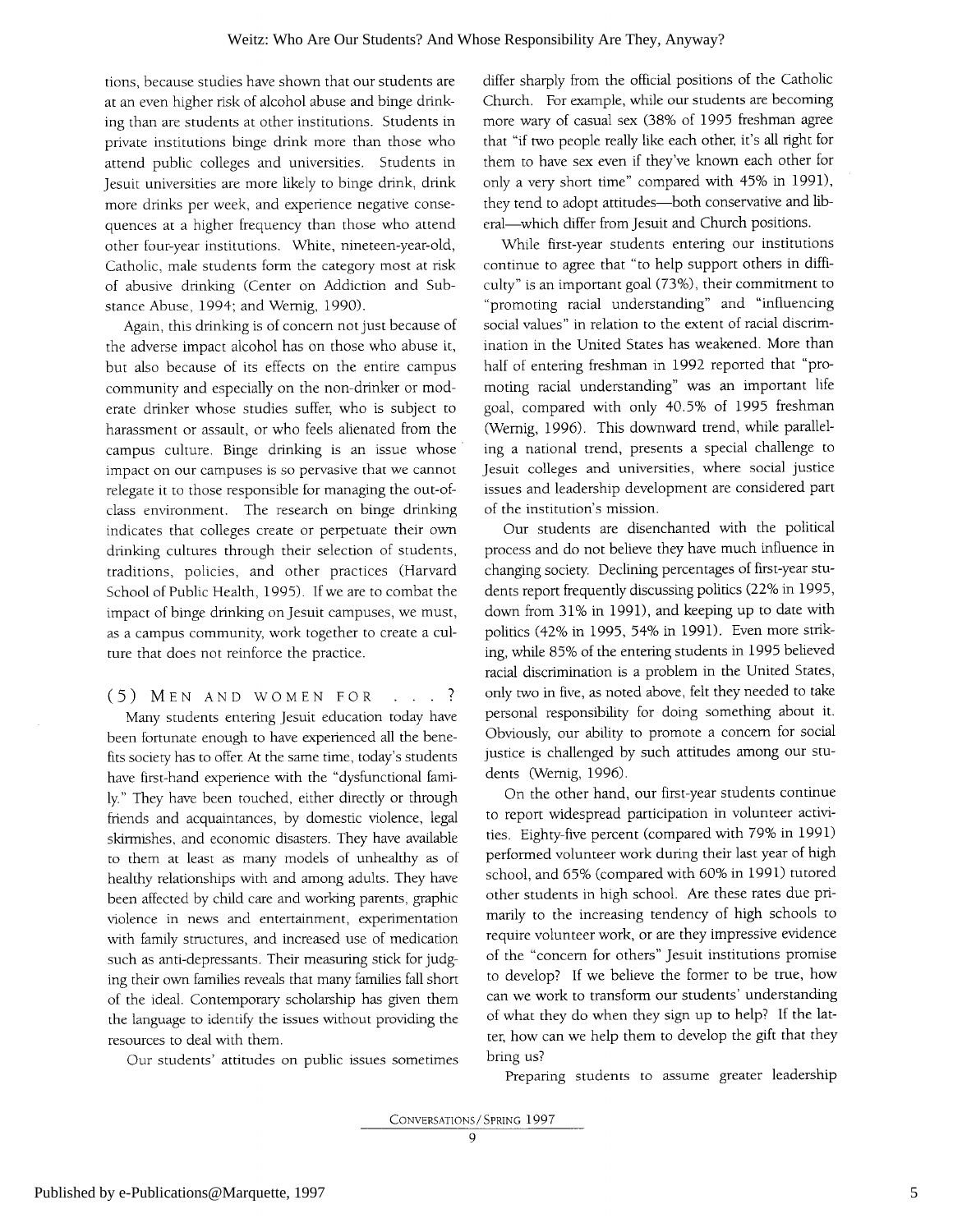roles in society has recently been recognized as a key challenge facing higher education. The Wingspread Group (1993), responding to society's waning confidence in higher education's ability to make a difference in the lives of students and society, challenges all of us:

A disturbing and dangerous mismatch exists between what American society needs of higher education and what it is receiving. Nowhere is this mismatch more dangerous than in the quality of undergraduate preparation . . . . What does our society NEED from higher education? It needs stronger, more vital forms of community. It needs an informed and involved citizenry. It needs graduates able to assume leadership roles in American life . . . . Above all it needs a commitment to the idea that all Americans have an opportunity to develop their talents to the fullest. Higher education is not meeting these imperatives.

These imperatives are the very promise of Ignatian education, properly delivered.

## Issues Facing Our Institutions

It is important to understand how this portrait of our students, in the context of the financial, educational, and socio-economic climate of higher education today, presents practical problems for our commitment to an Ignatian vision of education. In the words of Fr. Andrew J. Thon, S.J., "The goal of Jesuit education is not merely to gather information, acquire knowledge, gain academic competence, or develop the mind":

The graduate of a Jesuit school must also be someone who has also matured physically, psychologically, socially, aesthetically, ethically, sexually, and spiritually; someone who has developed compassion and heartfelt values. (Thon 15)

Many issues and challenges surface for our institutions when we combine this vision with who our students are, in the context of today's higher education climate. Sooner or later, our Ignatian commitment and our students' needs always lead to competing demands for increasingly limited resources, as budget committees, financial administrators, academic leaders, and student-affairs personnel confront, balance, and resolve issues such as the following:

1. Many of the new challenges of contemporary col-

lege students-AIDS, alcohol-related violence, overcoming the tensions caused by various kinds of diversity-require that institutions offer new services to address these needs. Such services cost money. Meeting these new needs may conflict with institutional constraints and raises the challenge of how to order our priorities.

2. The push towards technology with its increased reliance on computers, connection to educational networks and the internet, distance learning, and new modes of multimedia presentation, places added demands on the resources necessary to fund adequate teaching and learning. At the same time, faculty and staff are challenged to stay current on these emerging technologies and their applications.

3. The desired increase in diversity of the student body presents institutional challenges in programming, financial aid, and educational styles.

4. Our time as faculty and student affairs professionals is focused on the outstanding students and the problem students, ironically marginalizing the majority of our typical students. We are challenged to deliver the best of Ignatian education to the broadest reaches of our student body.

5. Our students are increasingly anxious to define their post-graduation career options and to see their academic preparation as relevant to these options. This presents a challenge to faculty, advisors, and career counselors, and requires a level of institutional coordination that we have hardly begun to achieve.

Issues such as these present us with a challenge of forming a different kind of community, what I like to call an Ignatian community of learners.

## Creating a Community of Learners

Pursuing the goal of Ignatian education means we must be prepared to embrace change. In my view, we must broaden our notion of the learning environment beyond the classroom to incorporate more completely new pedagogical approaches. Such approaches include collaborative and cooperative learning, service learning and experiential learning, problem- and project-based learning, and case-method teaching. These incorporate, as well, a host of new instructional technologies (Hutchings, 1996). Pursuing these new approaches would involve a recognition that Ignatian education of the whole person is defined in terms of what students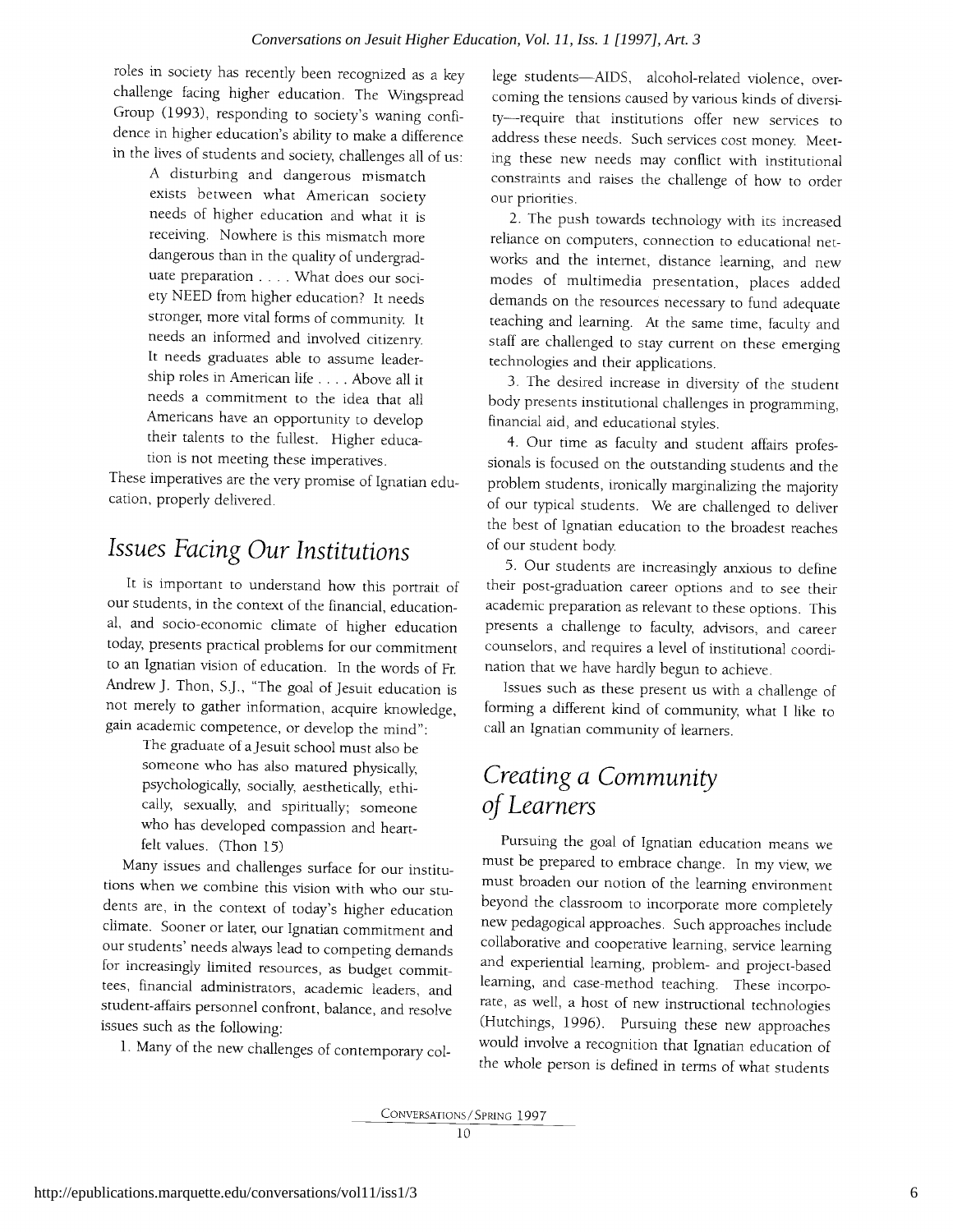actually learn. Students are at the center of our collective enterprise. And focusing on students requires that we form new partnerships.

But experience shows that when faculty and administrators, especially student-affairs administrators, try to move toward building partnerships, tensions emerge. To understand what gives rise to these tensions, it may help to examine the similarities and differences between faculty and student-affairs professionals. Each group has a distinctive style, and makes a distinctive contribution. Elizabeth Blake, vice chancellor for academic affairs at the University of Minnesota at Morris, argues that our differences may be traced to the fact that academic affairs and student affairs tend to attract different kinds of people. She cites different styles of interacting with the world, differing views of what constitutes formal learning, and different emphases on community and individuality. Yet while she maintains that the cultures of the faculty and student affairs are different, she believes each may benefit from greater understanding of the other (Blake, 1996).

K. Patricia Cross uses the analogy of various lenses focused upon student learning, arguing that to address student learning on our campuses more effectively, we need to bring our vision of learning into clearer focus. Student-affairs practitioners, she argues, focus either on the needs of individual students (using their "counselor lens") or on the broader campus community (looking through an "administrative lens"). She believes that a greater emphasis on activities and experiences that promote student learning might produce a salutary integration of these views. In the case of the faculty, she argues, their lenses are focused clearly on student learning within their disciplines, but to the exclusion of the total learning experience, in which the student integrates coursework, study, personal experiences, relationships, and the practical aspects of living (Cross, 1996). An Ignatian view of education calls us to this higher goal of mutual understanding and collaboration to promote student learning.

Father Peter-Hans Kolvenbach, Superior General of the Society of Jesus, stated in June of 1989 at the assembly at Georgetown University, "Without attention to the other dimension of the student's development, our education runs the risk of remaining cerebral, not fully human in its quest for God's love and guidance." Faculty and student affairs professionals need to work together to attain the type of environment where student learning can flourish.

One way this might occur is through a greater

EDUCATION CALLS US TO THIS HIGHER GOAL OF MUTUAL UNDERSTANDING AND COLLABORATION TO PROMOTE STUDENT LEARNING.

AN IGNATIAN VIEW OF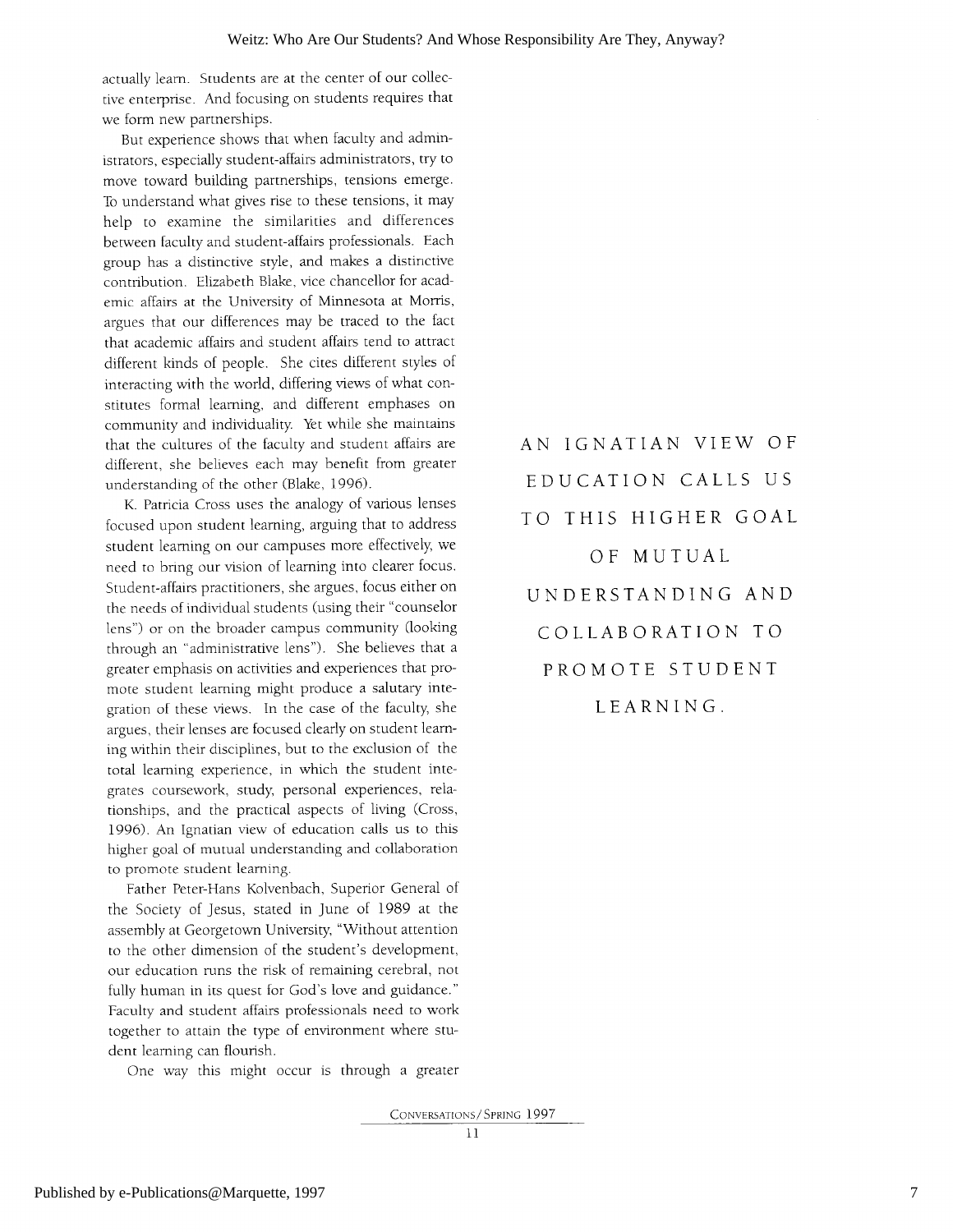emphasis on personal connections and opportunities for interaction among students, faculty, and student affairs staff. Such connections should occur within an educational context and should be focused on discussing life experiences and learning, preferably in small group or one-to-one settings. For the student, such contact offers the opportunity for greater involvement, reflection on his or her own learning and learning in general, and the possibility of creating greater connections between his or her life experiences and studies. For faculty and staff members, such interactions lead to their own critical reflection on what factors foster learning. It promotes what Cross (1996) terms "professional inquiry," targeted on student learning experiences.

Richard Light (1992), a faculty member at Harvard, has argued for the establishment of learning communities as a tool for promoting more comprehensive student learning. In these communities, courses are linked to common themes. Students take classes together in sequences as self-contained cohorts. They live together, promoting a group identity, cohesion, and purpose. The goal is the creation of a seamless learning environment. Service-learning programs have also been successful in linking the classroom to broader life issues.

Through it all, the challenge to student affairs professionals is to accept their responsibility for being integral to the institution in educating students. Student affairs people must shift their focus from administrative and activities functions to creating learning communities. They also must become more responsible for assessing the effectiveness of learning outside the classroom (Cross, 1996).

For faculty, the challenge is to find opportunities to extend the learning environment beyond the classroom, working in partnership with the student affairs staff skilled in this domain. Such work is likely to be most productive when it is focused on enhancing student learning and geared toward creating an integrated, Ignatian vision of learning. Such collaborative efforts are unlikely to be effective unless institutional reward structures favor such efforts.

The Ignatian educational vision challenges us to review our institutions. But this challenge comes at a time when our institutions are caught in a "higher education trap." This trap consists of the imperatives imposed by our three perennial challenges: the challenge (most recently in Ex Corde Ecclesiae) to be Catholic; the challenge from secular universities and accrediting bodies to meet academic standards; and the

challenge from the marketplace to make ends meet. This "trap" is sometimes expressed as, "We'll be doing well merely to meet the last two challenges adequately, while still maintaining a Jesuit presence and a religious studies requirement. Surely this is enough!" It is not enough. If we stick with the same way of doing things, we cannot meet the enormous challenges that our students pose for us. We will fail both them and ourselves if we send them out as highly skilled students who may be good engineers or lawyers, but who have little sense of moral obligation to themselves and to others, and who have no sense of their lives as lived for the greater glory of God.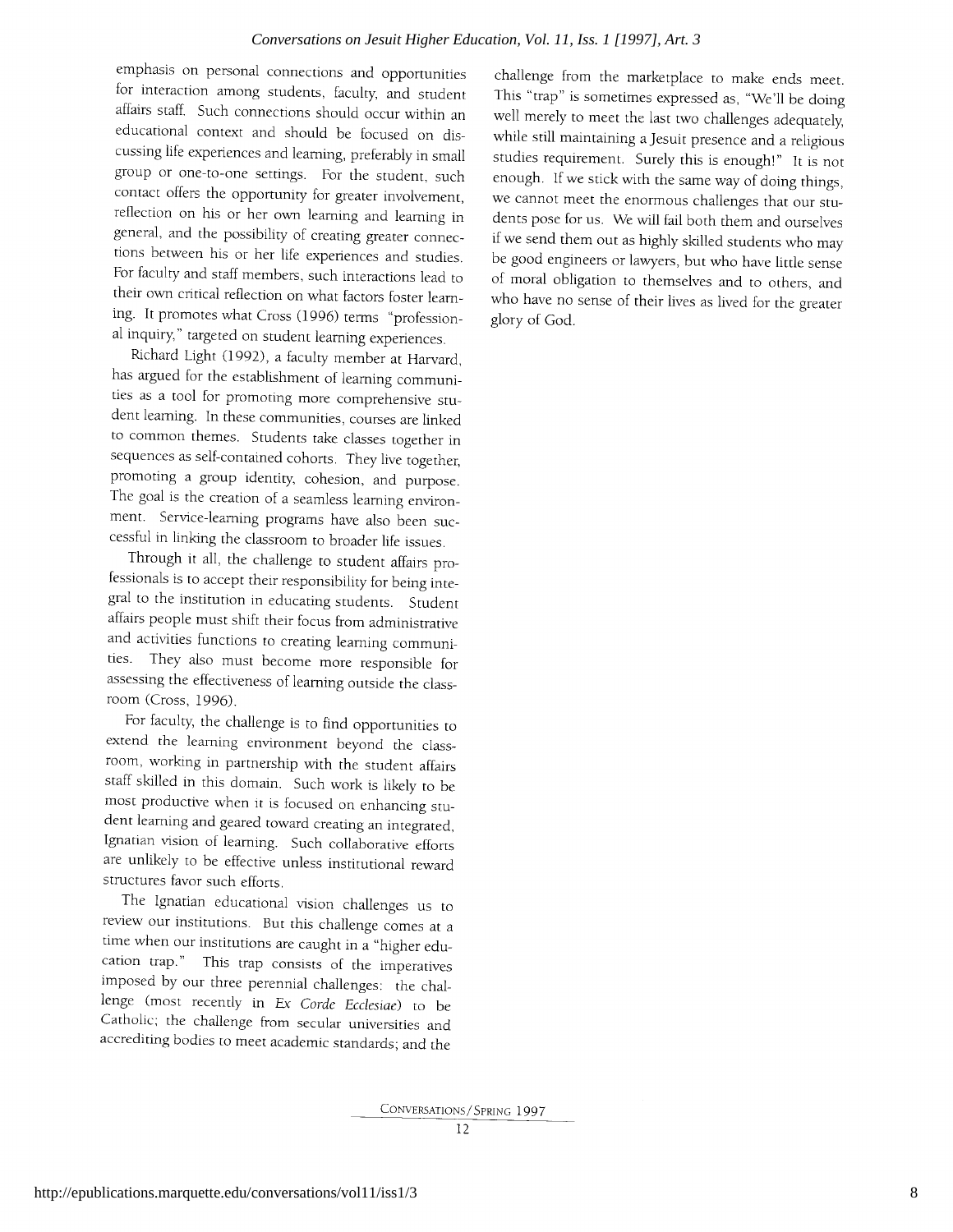## Works Cited

Astin, A. W. What Matters in College: Four Control Years Revisited. San Francisco, California: Jossey-Bass, 1993.

Astin, A.W. Minorities in American Higher Education: Recent Trends, Current Prospects, and Recommendations. San Francisco, California: Jossey-Bass, 1982.

Binge Drinking on American College Campuses: A New Look at an Old Problem. Boston, Massachusetts: Harvard School of Public Health, Department of Health and Social Behavior, 1995.

Blake, Elizabeth S. "The Yin and Yang of Student Learning in College." About Campus: Enriching the Student Learning Experience (September/October 1996): 4-9.

Bruffee, K. A. Collaborative Learning: Higher Education, Interdependence, and the Authority of Knowledge. Baltimore, Maryland: Johns Hopkins University Press, 1993.

Cappelli, P. "College, Students, and the Workplace: Assessing Performance to Improve the Fit." Change 24 (1992): 55-61.

Center on Addiction and Substance Abuse. Rethinking Rites of Passage: Substance Abuse on America's Campuses. A Report by the Commission on Substance Abuse at Colleges and Universities. New York: Columbia University, June 1994.

Cross, Patricia. "New Lenses on Learning." About Campus: Enriching the Student Learning Experience (March/April 1996): 4-9.

Dalton, J. "Region V & VI Presentation." Conference of the National Association of Student Personnel Administrators. Salt Lake City, Utah, March 1995.

Ewell, P.T. "Restoring Our Links with Society: The Neglected Art of Collective Responsibility." Metropolitan University 5 (1994): 79-87

Ehrenberg, R. and D. Sherman. "Employment While in College, Academic Achievement, Postcollege Outcomes: A Summary of Results." Journal of Human Resources 22 (1987): 1-23.

Frisz, R.H. "The Perceived Influence of a Peer Advisement Program on a Group of Its Former Peer Advisors." Personnel and Guidance Journal 62 (1984): 616-619.

Hutchings, P. "Building A New Culture of Teaching and Learning." About Campus: Enriching the Student Learning Experience (November/December 1996): 4-8.

Kuh, G.D. "Guiding Principles for Creating Seamless Learning Environments for Undergraduates." Journal of College Student Development (1996): 37, 135-148.

Kuh, G.D. "Some Things We Should Forget." About Campus: Enhancing the Student Learning Experience (September/October 1996): 10-15.

Office for Substance Abuse Prevention. Alcohol Practices, Policies, and Potentials of American Colleges and Universities. Rockville, Maryland: U.S. Department of Health and Human Services, 1991.

Pascarella, E.T. and P.T. Terenzini. How College Affects Students. San Francisco, California: Jossey-Bass, 1991.

Thon, Andrew J., S.J. The Ignatian Perspective: The Role of Student Affairs in Jesuit Higher Education. Marquette University, May 1990.

Wernig, Stephanie R. "Entering Freshman at Jesuit Colleges and Universities: An Executive Summary." Summary of Cooperative Institutional Research Program. Los Angeles, California: University of California, Fall 1988-1995.

Wernig, Stephanie R. "Freshmen at Jesuit Institutions." Unpublished Summary Report. Creighton University, 1996.

Wernig, Stephanie R. "Alcohol and Drug Survey." Unpublished Report. Creighton University, 1990.

Wingspread Group in Higher Education. An American Imperative-Higher Expectations for Higher Education. Racine, Wisconsin: Johnson Foundation, 1994.

CONVERSATIONS / SPRING 1997